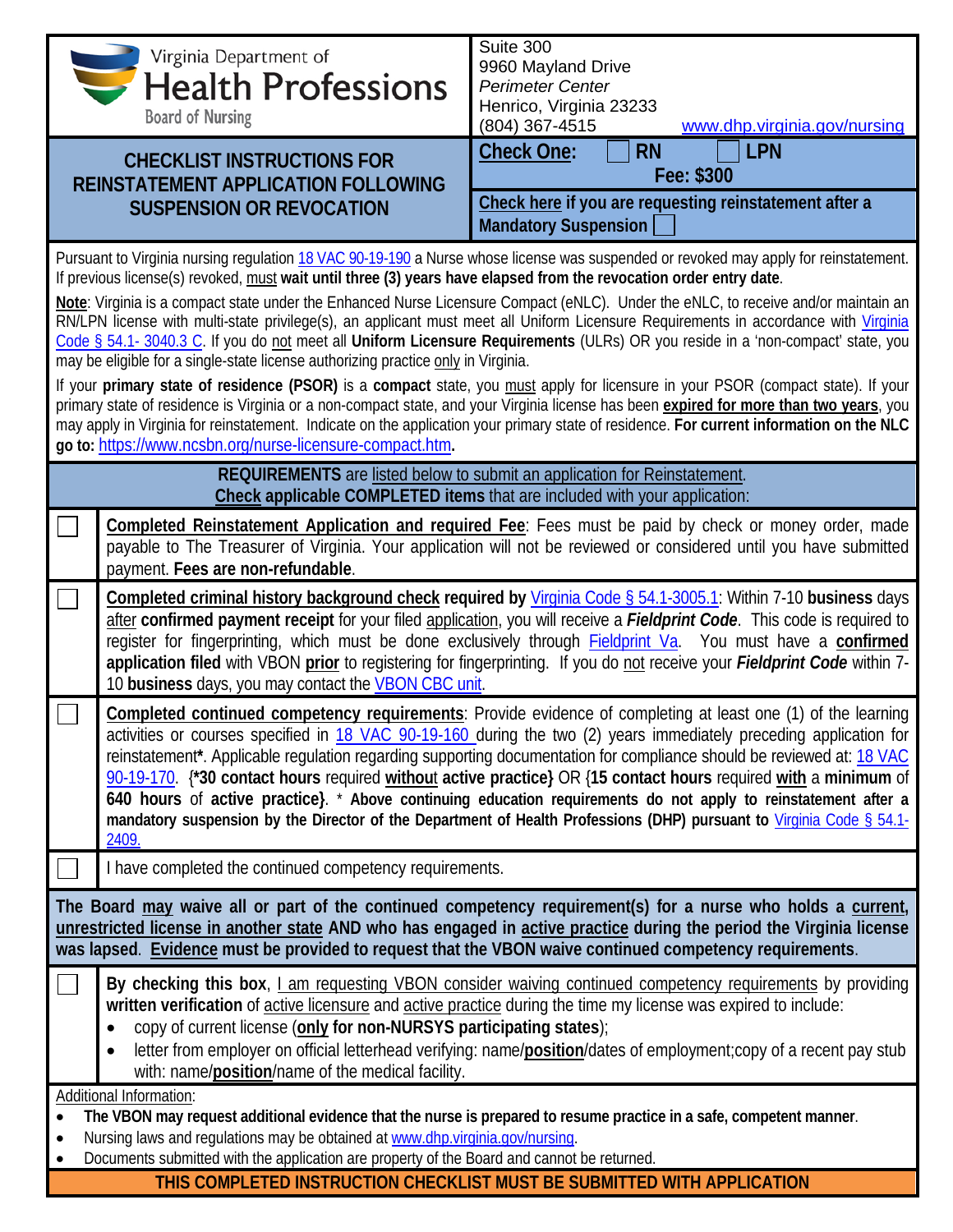Suite 300 *Mealth Professions* 9960 Mayland Drive *Perimeter Center* Henrico, Virginia 23233 (804) 367-4515 **Board of Nursing** 

[www.dhp.virginia.gov/nursing](http://www.dhp.virginia.gov/nursing)

| APPLICATION – REINSTATEMENT OF LICENSE AS A REGISTERED OR PRACTICAL NURSE FOLLOWING<br><b>SUSPENSION OR REVOCATION</b> |                       |            |                                     |       |  |
|------------------------------------------------------------------------------------------------------------------------|-----------------------|------------|-------------------------------------|-------|--|
| FOR OFFICE USE ONLY (FINANCE DIVISION)                                                                                 |                       |            | FOR OFFICE USE ONLY (VBON<br>STAFF) |       |  |
| Fee paid/Check one:<br>(\$300)<br><b>RN</b><br><b>LPN (\$300)</b>                                                      | <b>Applicant ID#:</b> | Receipt #: | Approved:                           | Date: |  |

I hereby make application to reinstate my nursing license in the Commonwealth of Virginia. The following information in support of my application is submitted with a **check or money order** made payable to the *Treasurer of Virginia* **in the amount of \$300. The fees are non-refundable.**

## **Disclosure of Addresses**

Pursuant t[o Virginia Code § 54.1-2400.02](https://law.lis.virginia.gov/vacode/title54.1/chapter24/section54.1-2400.02/) addresses of licensees are made available to the public. Normally, the Address of Record is the publicly disclosed address. If you do not want your Address of Record to be made public, you may provide a second, publicly disclosable address (e.g. work or practice address). If you would like your Address of Record to be publically available complete both sections with same address.

## **Disclosure of Social Security or DMV Control Numbers**

Pursuant to [Virginia Code § 54.1-116 \(A\)](https://law.lis.virginia.gov/vacode/title54.1/chapter1/section54.1-116/), you are required to submit your social security number or your control number issued by the *Virginia* Department of Motor Vehicles. If you fail to do so, the processing of your application will be suspended and fees will not be refunded. This number will be used by the Department of Health Professions for identification and will not be disclosed for other purposes except as provided for by law. Federal and state law requires that this number be shared with other agencies for child support enforcement activities.

| 1.<br>APPLICANT - provide the information requested below<br>and on all pages. (Print or Type) Use full name, not | Applicant Type (Check One):<br><b>RN</b> |                                                        | <b>LPN</b> | YES.          | <b>Mandatory Suspension:</b><br>NO |               |
|-------------------------------------------------------------------------------------------------------------------|------------------------------------------|--------------------------------------------------------|------------|---------------|------------------------------------|---------------|
| initials.                                                                                                         |                                          |                                                        |            |               |                                    |               |
| Name:<br>Last                                                                                                     | First                                    |                                                        |            | Middle/Maiden |                                    | <b>Suffix</b> |
|                                                                                                                   |                                          |                                                        |            |               |                                    |               |
| Address of Record (Mailing Address)                                                                               | City                                     |                                                        |            | Zip           | Telephone Number                   |               |
|                                                                                                                   |                                          |                                                        |            |               |                                    |               |
| <b>Publicly Disclosable Address</b>                                                                               | City                                     |                                                        | State      | Zip           | Telephone Number                   |               |
|                                                                                                                   |                                          |                                                        |            |               |                                    |               |
| Email Address:                                                                                                    |                                          |                                                        |            |               |                                    |               |
| Date of Birth                                                                                                     |                                          |                                                        |            |               |                                    |               |
|                                                                                                                   |                                          | Social Security Number or Virginia DMV Control Number* |            |               |                                    |               |
| Virginia RN or LPN License Number                                                                                 |                                          | Full Name at Time of Initial Licensure:                |            |               |                                    |               |
|                                                                                                                   |                                          |                                                        |            |               |                                    |               |
| DECLARATION OF PRIMARY STATE OF RESIDENCE                                                                         |                                          |                                                        |            |               |                                    |               |
| declare that the state of:<br>is my Primary State of Residence and that such constitutes my                       |                                          |                                                        |            |               |                                    |               |
| permanent and principal home for legal purposes. (*If not VA, refer to Compact info on the Instruction page).     |                                          |                                                        |            |               |                                    |               |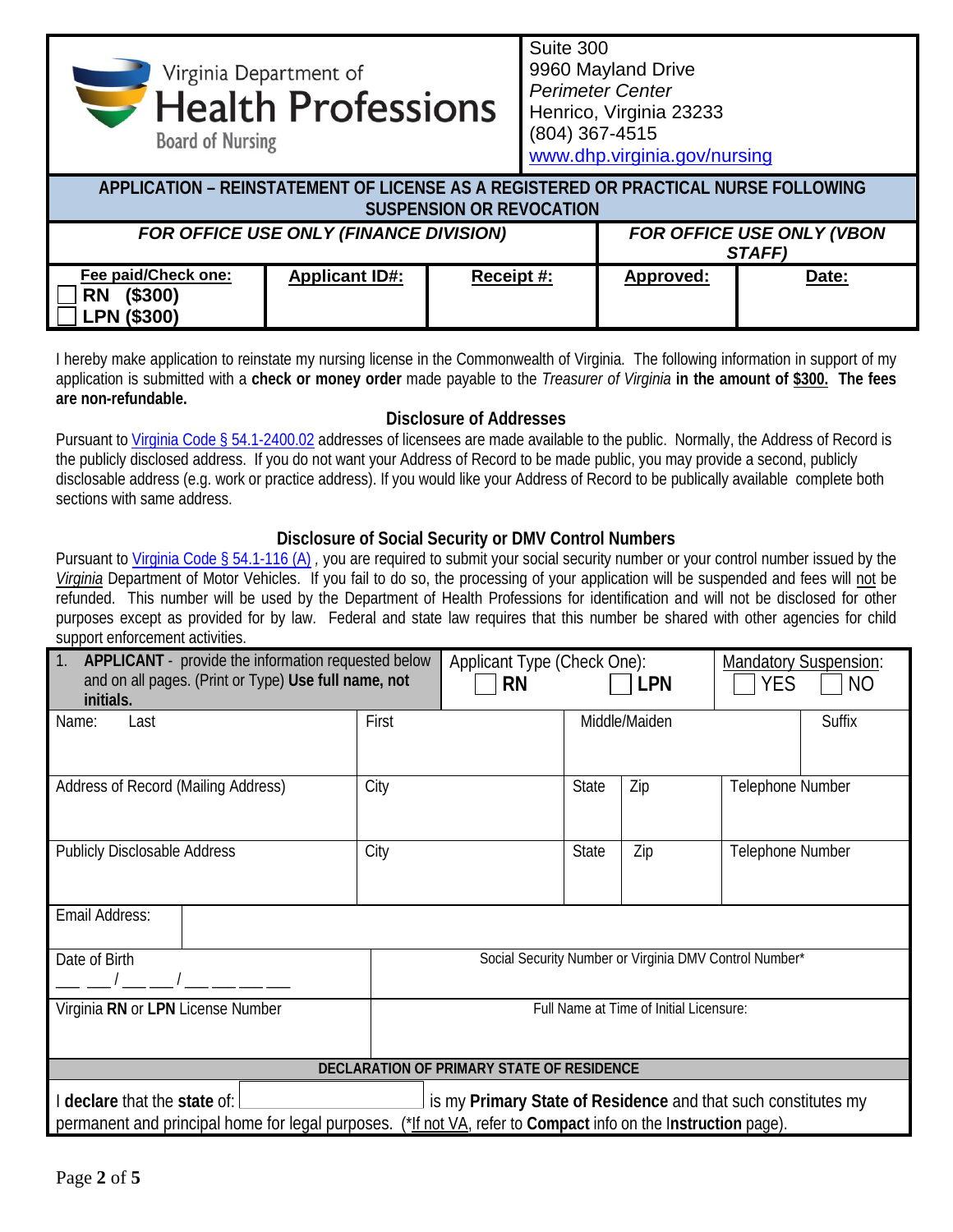**RN/LPN Reinstatement After Discipline (Suspension/Revocation) Application**

|           | 2. EMPLOYMENT INFORMATION                                                                                                                                                                                                                                                                                                                                                                                                                                                    |  |  |  |  |  |
|-----------|------------------------------------------------------------------------------------------------------------------------------------------------------------------------------------------------------------------------------------------------------------------------------------------------------------------------------------------------------------------------------------------------------------------------------------------------------------------------------|--|--|--|--|--|
|           | If employed, list your current<br>Employer:<br>Job Title (position title):<br>Employer and job title:                                                                                                                                                                                                                                                                                                                                                                        |  |  |  |  |  |
| 3.        | UNIFORM LICENSURE REQUIREMENTS                                                                                                                                                                                                                                                                                                                                                                                                                                               |  |  |  |  |  |
|           | In order to receive a license with multi-state privilege(s), an applicant must meet all Uniform Licensure Requirements in accordance with<br>Virginia Code § 54.1-3040.3 C. If you do not meet all Uniform Licensure Requirement (ULRs) OR you reside in a 'non-compact' state,<br>you may be eligible for a single-state license authorizing practice only in Virginia. For current information on the NLC go to:<br>https://www.ncsbn.org/enhanced-nlc-implementation.htm. |  |  |  |  |  |
|           | $*NO$<br>Do you meet all Uniform Licensure Requirements in accordance with Virginia Code § 54.1-3040.3 C?<br>YES $\Box$<br>If No, provide details in Explanation Section.                                                                                                                                                                                                                                                                                                    |  |  |  |  |  |
| 4.        | LICENSURE HISTORY/QUESTIONS (pertains to any license or certificate ever issued to applicant)                                                                                                                                                                                                                                                                                                                                                                                |  |  |  |  |  |
| $\bullet$ | List current state(s) of practice:                                                                                                                                                                                                                                                                                                                                                                                                                                           |  |  |  |  |  |
|           | Answer YES or NO to EACH of the following:                                                                                                                                                                                                                                                                                                                                                                                                                                   |  |  |  |  |  |
|           | Have you ever had disciplinary action taken against any license/registration/certificate to practice in a state or against your multi-state<br>privilege to practice in a state? YES $\Box$<br>NO                                                                                                                                                                                                                                                                            |  |  |  |  |  |
| 2.        | Have you ever voluntarily surrendered any license/registration/certificate or multi-state privilege issued to you to avoid disciplinary<br>action? (Does not include allowing your license to expire or placing the license in inactive status.)<br>$YES$ NO                                                                                                                                                                                                                 |  |  |  |  |  |
| 3.        | Have you ever had any of the following disciplinary actions taken against your license/registration/certificate or multi-state privilege by<br>any licensing authority in any jurisdiction: placed on probation, suspended, revoked or otherwise disciplined? YES NO                                                                                                                                                                                                         |  |  |  |  |  |
| 4.        | Have you ever applied for and been denied a license/registration/certificate or multi-state privilege in a health related field or<br>jurisdiction? $YES \Box NO \Box$                                                                                                                                                                                                                                                                                                       |  |  |  |  |  |
| 5.        | Have you ever been the subject of an investigation by <u>any</u> licensing authority? YES $\Box$ NO $\Box$                                                                                                                                                                                                                                                                                                                                                                   |  |  |  |  |  |
| 6.        | Have you ever been convicted, pled guilty to or pled Nolo Contendere to the violation of any federal, state or other statute or<br>ordinance constituting a felony or misdemeanor? (Including convictions for driving under the influence and reckless driving but<br>excluding other traffic violations)? *YES   NO   *Information Previously provided [                                                                                                                    |  |  |  |  |  |
| 7.        | Within the past five (5) years, have you exhibited any conduct or behavior that could call into question your ability to practice in a<br>competent and professional manner? YES $\Box$ NO $\Box$<br>A. If YES, detail under Explanation section.<br>B. Within the past five (5) years, have you sought or been directed to seek treatment for your conduct or behavior?<br>$YES \Box NO \Box$                                                                               |  |  |  |  |  |
| 8.        | Within the past five (5) years, have you been disciplined by any entity? YES $\Box$ NO $\Box$<br>A. If YES, detail under Explanation section and provide any associated orders or letter from entity.<br>Within the past five (5) years, have you sought or been directed to seek treatment for your conduct or behavior?<br>В.<br>$YES \Box NO \Box$                                                                                                                        |  |  |  |  |  |
| 9.        | Do you currently have any physical condition or impairment that affects or limits your ability to perform any of the obligations and<br>responsibilities of professional practice in a safe and competent manner? "Currently" means recently enough so that the condition<br>could reasonably have an impact on your ability to function as a practicing nurse.<br>$YES \Box NO \Box$                                                                                        |  |  |  |  |  |
|           | If YES, detail under Explanation section. (Note: The Board may request a letter from your current treatment provider addressing<br>А.<br>your current condition and ability to safely practice. You may consider providing this documentation with your application, or<br>have your provider send this documentation directly to the Board).                                                                                                                                |  |  |  |  |  |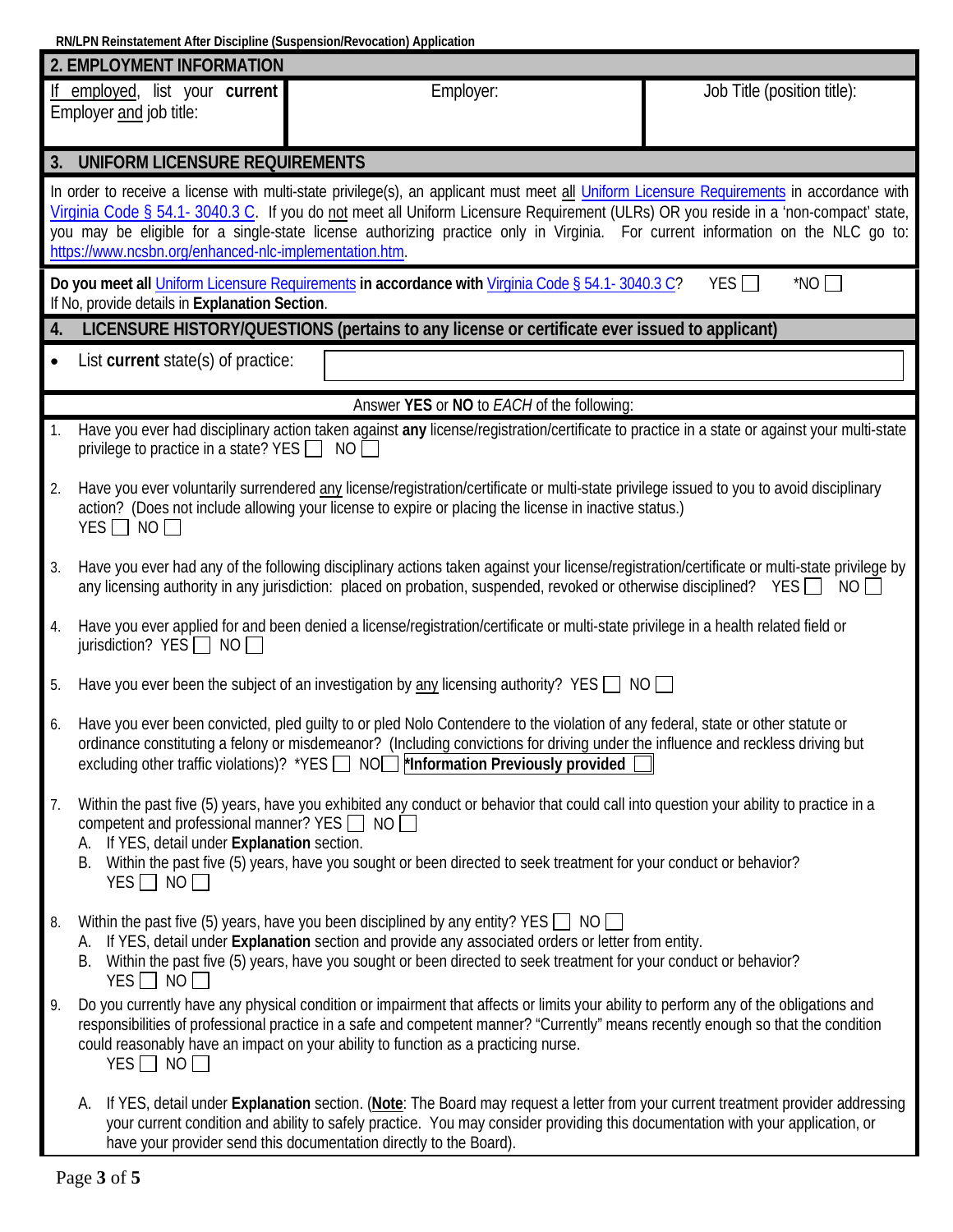**RN/LPN Reinstatement After Discipline (Suspension/Revocation) Application**

| LICENSURE HISTORY/QUESTIONS CONTINUED                                                                                                                                                                                                                                                                                                                                                                            |
|------------------------------------------------------------------------------------------------------------------------------------------------------------------------------------------------------------------------------------------------------------------------------------------------------------------------------------------------------------------------------------------------------------------|
| Answer YES or NO to EACH of the following:                                                                                                                                                                                                                                                                                                                                                                       |
| 10. Do you currently have any mental health condition or impairment that affects or limits your ability to perform any of the obligations and<br>responsibilities of professional practice in a safe and competent manner? "Currently" means recently enough so that the condition<br>could reasonably have an impact on your ability to function as a practicing nurse.<br>$YES$ NO                             |
| A. If YES, detail under Explanation section. (Note: The Board may request a letter from your current treatment provider addressing<br>your current condition and ability to safely practice. You may consider providing this documentation with your application, or have<br>your provider send this documentation directly to the Board).                                                                       |
| 11. Do you currently have any condition or impairment related to alcohol or other substance use that affects or limits your ability to<br>perform any of the obligations and responsibilities of professional practice in a safe and competent manner? "Currently" means<br>recently enough so that the condition could reasonably have an impact on your ability to function as a practicing nurse.<br>$YES$ NO |
| A. If YES, detail under Explanation section. (Note: The Board may request a letter from your current treatment provider addressing<br>your current condition and ability to safely practice. You may consider providing this documentation with your application, or have<br>your provider send this documentation directly to the Board).                                                                       |
| 12. Within the past five (5) years, have any conditions or restrictions been imposed upon you or your practice to avoid disciplinary action<br>by any entity? YES $\Box$ NO                                                                                                                                                                                                                                      |
| A. If YES, detail under Explanation section. (Note: The Board may request a copy of a current participation contract and summary<br>of compliance and/or documentation of successful completion. You may consider providing this documentation with your<br>application or have the program send this documentation directly to the Board).                                                                      |
| 4. MILITARY QUESTION(S):                                                                                                                                                                                                                                                                                                                                                                                         |
| 13. Are you an active member or veteran of the U.S. military? YES<br>NO<br>14. Are you the spouse of a member of the U.S. military who has been transferred to Virginia and who had to leave employment to<br>$\alpha$ accompany your spouse to Virginia? YES $\Box$ NO $\Box$                                                                                                                                   |
| EXPLANATIONS (If no information provided here: line through Section) Attach additional pages if necessary:                                                                                                                                                                                                                                                                                                       |
|                                                                                                                                                                                                                                                                                                                                                                                                                  |
|                                                                                                                                                                                                                                                                                                                                                                                                                  |
|                                                                                                                                                                                                                                                                                                                                                                                                                  |
|                                                                                                                                                                                                                                                                                                                                                                                                                  |
|                                                                                                                                                                                                                                                                                                                                                                                                                  |
|                                                                                                                                                                                                                                                                                                                                                                                                                  |
|                                                                                                                                                                                                                                                                                                                                                                                                                  |
|                                                                                                                                                                                                                                                                                                                                                                                                                  |
|                                                                                                                                                                                                                                                                                                                                                                                                                  |
|                                                                                                                                                                                                                                                                                                                                                                                                                  |